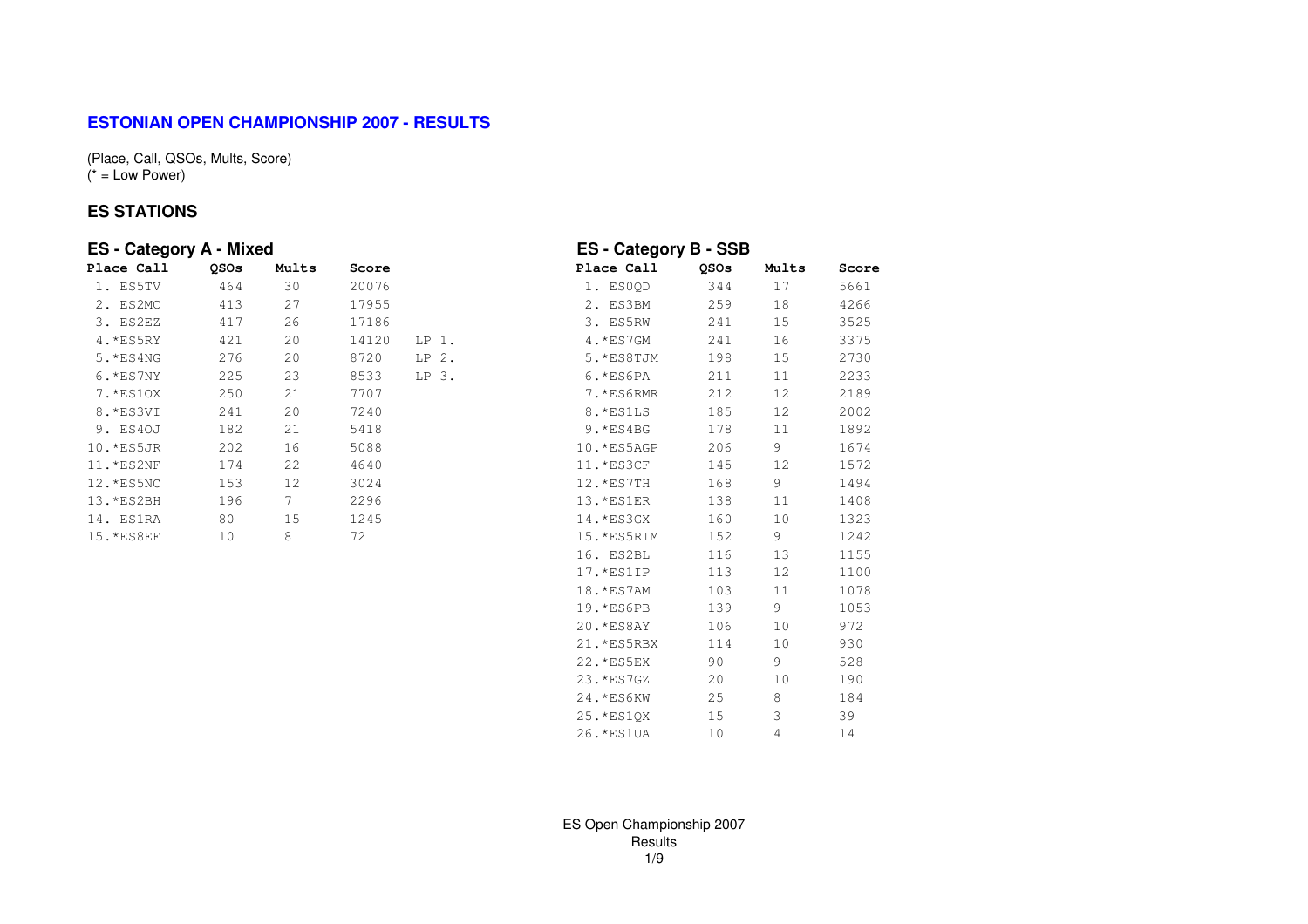| <b>ES</b> - Category C - CW |      |       |       | <b>ES - Category D - Club Stations</b> |                             |       |       |  |  |  |
|-----------------------------|------|-------|-------|----------------------------------------|-----------------------------|-------|-------|--|--|--|
| Place Call                  | QSOs | Mults | Score | Place Call                             | <b>OSOs</b>                 | Mults | Score |  |  |  |
| 1. ES2DJ                    | 352  | 14    | 8580  | 1. ES60                                | 398                         | 25    | 15336 |  |  |  |
| 2. *ES2RR                   | 343  | 13    | 8398  |                                        | (ES5MG, ES5QX)              |       |       |  |  |  |
| 3. ES6DO                    | 324  | 13    | 8034  | 2. ES1A                                | 346                         | 23    | 11352 |  |  |  |
| 4. * ES1CW                  | 236  | 13    | 5798  |                                        | (ES1GE, ES1GF)              |       |       |  |  |  |
| 5. ES1AN                    | 261  | 13    | 5712  | 3. ES9A                                | 290                         | 21    | 9660  |  |  |  |
| 6. *ES50A                   | 233  | 13    | 5376  | (ES2DW)                                |                             |       |       |  |  |  |
| 7. *ES5EP                   | 178  | 9     | 3006  | 4. ES4A                                | 333                         | 18    | 7575  |  |  |  |
| 8. *ES6CO                   | 147  | 9     | 2484  |                                        | (ES4RD, ES4SA)              |       |       |  |  |  |
| 9. *ES8DH                   | 113  | 12    | 2420  | 5. ES1WN                               | 63                          | 15    | 1425  |  |  |  |
| 10. * ES3CC                 | 170  | 8     | 2352  | (ES1AX)                                |                             |       |       |  |  |  |
| 11. ES2JL                   | 102  | 11    | 1800  | 6. ES1TP                               | 122                         | 13    | 1000  |  |  |  |
| 12. *ES5DB                  | 126  | 8     | 1776  |                                        | (Viljar Särekanno, ES3-123) |       |       |  |  |  |
| 13. *ES3BO                  | 120  | 8     | 1696  | 7. ES1XO                               | 87                          | 10    | 720   |  |  |  |
| 14.*ES1AO                   | 90   | 9     | 1440  | (ES2UK)                                |                             |       |       |  |  |  |
| 15. *ES2JJ                  | 105  | 8     | 1104  | 8. ES1WW                               | 60                          | 9     | 504   |  |  |  |
| 16. * ES4MF                 | 63   | 8     | 864   | (ES1RA)                                |                             |       |       |  |  |  |

## **ES - Category F - Club Competition**

| 1. Tartu Contest Team                                    | 80096 | 6. TPT Radio Club       | 8960 |
|----------------------------------------------------------|-------|-------------------------|------|
| (ES5TV, ES2MC, ES5RY, ES5JR, ES5NC, ES5RW, ES5RBX, ES6Q) |       | (ES3VI, ES1TP, ES1XO)   |      |
| 2. Põhja-Eesti Raadioklubi                               | 39278 | 7. Tartu RC             | 5376 |
| (ES2EZ, ES1LS, ES2DJ, ES1CW, ES1AN)                      |       | (ES50A)                 |      |
| 3. STV Radio Club                                        | 18927 | 8. Viljandi Raadioklubi | 3375 |
| (ES1A, ES4A)                                             |       | (ES7GM)                 |      |
| 4. Tallinn RC                                            | 9988  | 9. Pärnu RC             | 3350 |
| (ES1RA, ESOQD, ES1IP, ES1WN, ES1WW, ES1QX, ES1UA)        |       | (ES8DH, ES8AY)          |      |
| 5. ERAÜ                                                  | 9660  |                         |      |
| (ES9A)                                                   |       |                         |      |

**Check logs:** ES6TX, ES6TZ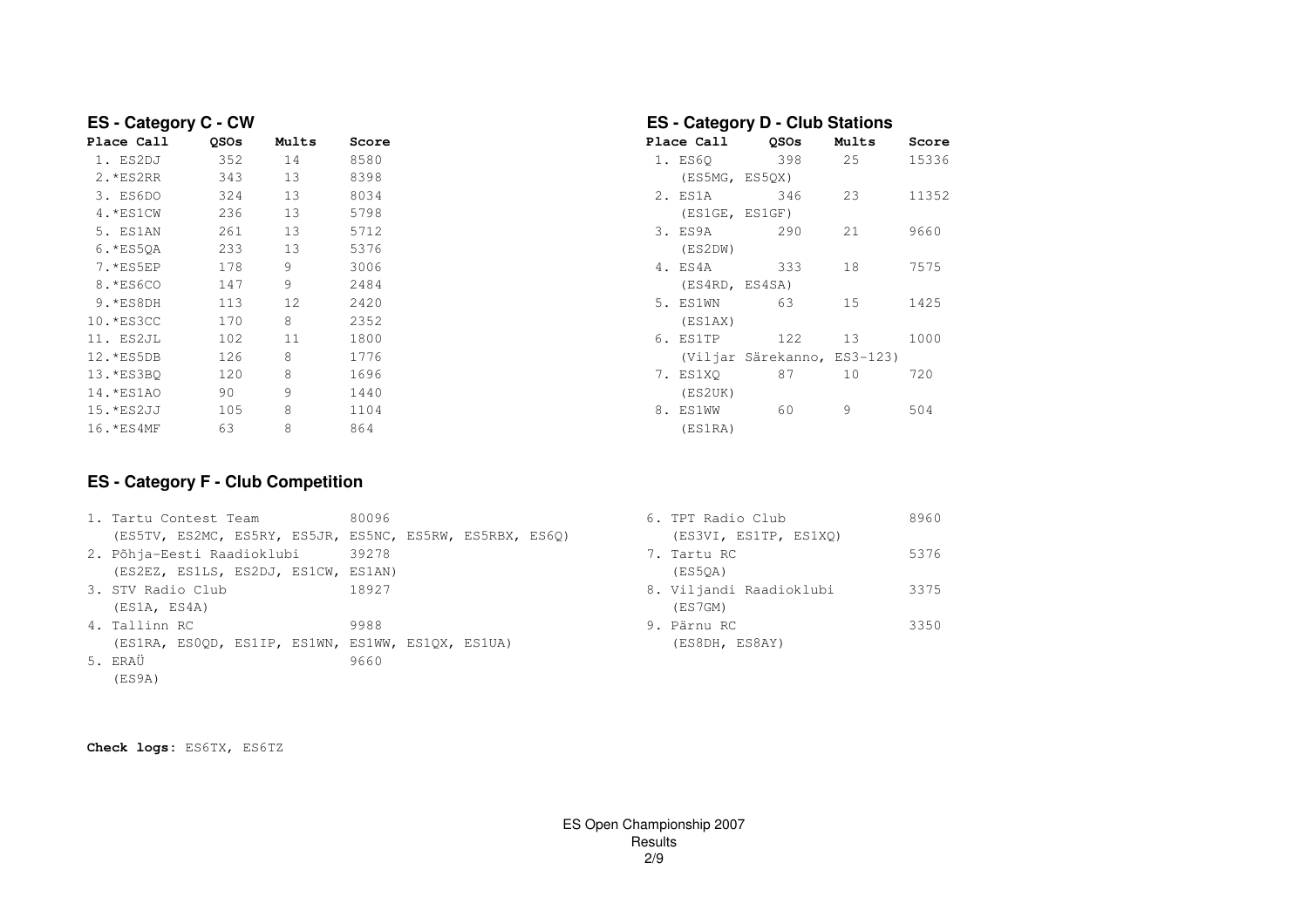## FOREIGN STATIONS

| Foreign - Category A - Mixed |             |       |       |       |              | Foreign - Category B - SSB |       |       |  |  |  |
|------------------------------|-------------|-------|-------|-------|--------------|----------------------------|-------|-------|--|--|--|
| Place Call                   | <b>OSOs</b> | Mults | Score |       | Place Call   | <b>OSOs</b>                | Mults | Score |  |  |  |
| 1. YL7A                      | 217         | 32    | 9344  |       | 1. 5P1D      | 132                        | 20    | 2360  |  |  |  |
| 2. YL7X                      | 204         | 26    | 7300  |       | 2. * UA3LHL  | 94                         | 19    | 1786  |  |  |  |
| 3. YL2GD                     | 194         | 27    | 7176  |       | 3. YL2CI     | 131                        | 13    | 1547  |  |  |  |
| 4. LY3BB                     | 137         | 32    | 5887  |       | $4.*LY4D$    | 124                        | 10    | 1140  |  |  |  |
| 5. LY2FN                     | 103         | 25    | 3950  |       | 5. YL/ES7AGW | 120                        | 10    | 1070  |  |  |  |
| $6.$ * YL2PJ                 | 125         | 21    | 3738  | LP 1. | $6.*LYZL$    | 106                        | 10    | 960   |  |  |  |
| 7. OH5NE                     | 93          | 22    | 3168  |       | 7.*OH6JYH    | 94                         | 10    | 860   |  |  |  |
| 8. G6MC                      | 72          | 25    | 2904  |       | 8.*SP4SHD    | 56                         | 16    | 832   |  |  |  |
| 9. YL3AD                     | 110         | 23    | 2860  |       | 9. LY3UV     | 98                         | 9     | 774   |  |  |  |
| $10.*YL2II$                  | 87          | 20    | 2185  |       | 10.*YL2CR    | 86                         | 10    | 740   |  |  |  |
| 11.*SM5CSS                   | 74          | 20    | 2090  |       | 11.*LY3ZM    | 43                         | 13    | 546   |  |  |  |
| 12.*LY4L                     | 56          | 22    | 2002  |       | 12.*SM5U     | 30                         | 10    | 300   |  |  |  |
| 13. LY3DA                    | 55          | 21    | 1580  |       | 13.*SP5XSD   | 19                         | 9     | 162   |  |  |  |
| 14. LY200                    | 50          | 14    | 1316  |       | 14.*LY20M    | 18                         | 6     | 75    |  |  |  |
| $15.*LY1BX$                  | 44          | 18    | 1071  |       | 15.*DGOCC    | 15                         | 7     | 72    |  |  |  |
| 16. * SM7EH                  | 33          | 14    | 780   |       |              |                            |       |       |  |  |  |
| 17.*YU1EA                    | 43          | 9     | 702   |       |              |                            |       |       |  |  |  |
| 18.*RV4LC                    | 31          | 11    | 616   |       |              |                            |       |       |  |  |  |
| 19. RU9WZ                    | 28          | 10    | 500   |       |              |                            |       |       |  |  |  |
| 20.*YU1EO                    | 24          | 12    | 440   |       |              |                            |       |       |  |  |  |
| 21.*LY6M                     | 21          | 13    | 420   |       |              |                            |       |       |  |  |  |
| 22. *LY3NX                   | 20          | 13    | 230   |       |              |                            |       |       |  |  |  |
| 23. *RV3DBK                  | 9           | 5     | 70    |       |              |                            |       |       |  |  |  |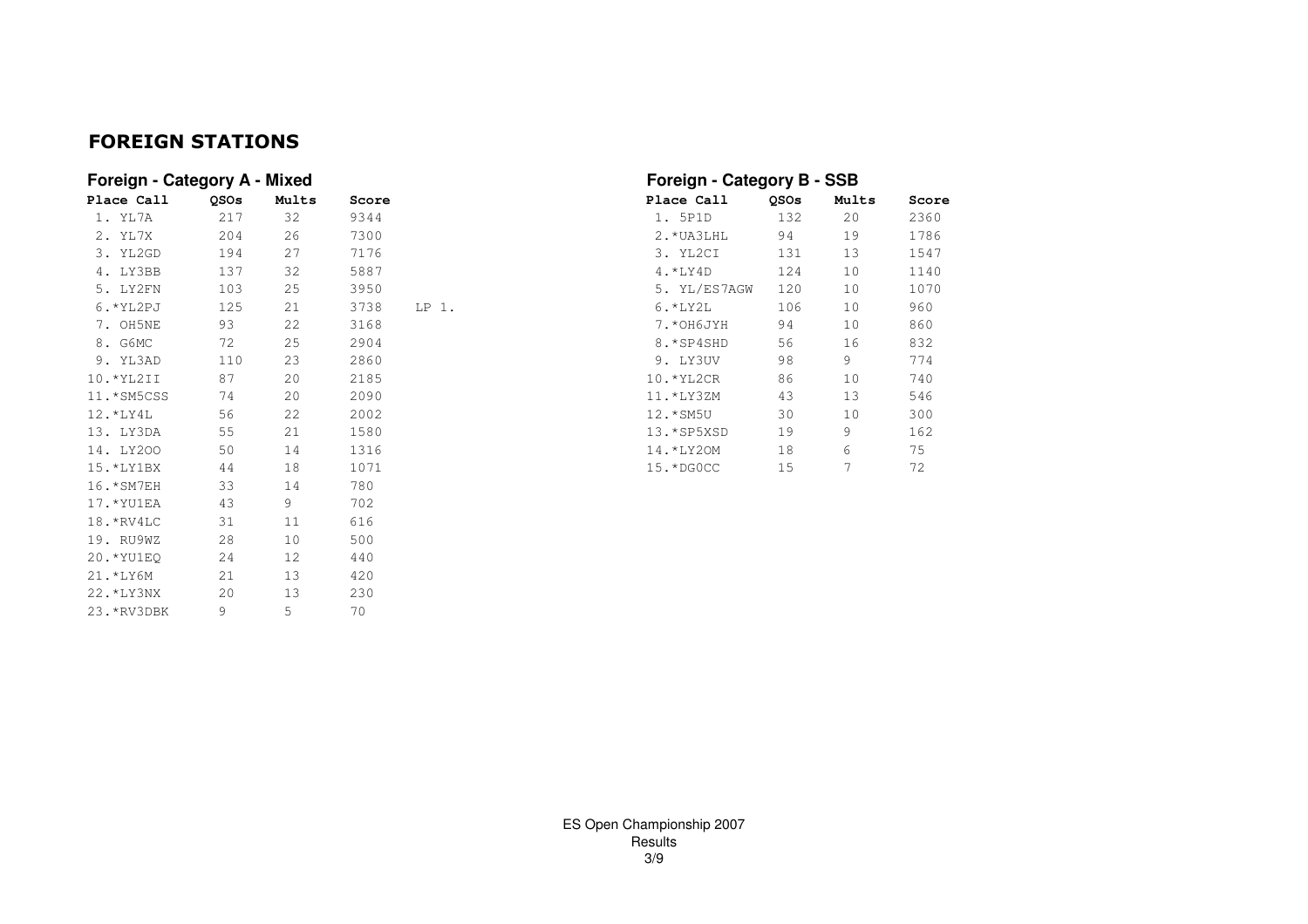| Foreign - Category C - CW |             |       |       |              |      |       |       |  |  |  |  |  |
|---------------------------|-------------|-------|-------|--------------|------|-------|-------|--|--|--|--|--|
| Place Call                | <b>OSOs</b> | Mults | Score | Place Call   | QSOs | Mults | Score |  |  |  |  |  |
| 1. LY7M                   | 129         | 18    | 4104  | 21. GODVJ    | 71   | 9     | 1188  |  |  |  |  |  |
| 2. LY2CO                  | 113         | 17    | 3672  | 22. * UT8IM  | 68   | 9     | 1170  |  |  |  |  |  |
| 3. YL3DO                  | 136         | 14    | 3584  | 23. EU6AA    | 38   | 12    | 864   |  |  |  |  |  |
| 4. UA2FL                  | 108         | 17    | 3570  | 24. OH7JR    | 34   | 10    | 620   |  |  |  |  |  |
| 5. LY2NK                  | 124         | 16    | 3360  | 25. OZ7TTT   | 30   | 13    | 550   |  |  |  |  |  |
| $6.$ * YL5M               | 115         | 14    | 3108  | 26. * YL3DX  | 26   | 10    | 500   |  |  |  |  |  |
| 7. SM6CRM                 | 100         | 15    | 2850  | 27. PA3AAV   | 25   | 9     | 450   |  |  |  |  |  |
| 8. *LY1CT                 | 101         | 15    | 2790  | 28. * YL2IS  | 30   | 8     | 432   |  |  |  |  |  |
| 9.*SP2FAV                 | 93          | 17    | 2788  | 29. SP2FAP   | 27   | 7     | 378   |  |  |  |  |  |
| $10.$ SP4GFG              | 97          | 15    | 2660  | 30. SP8SW    | 26   | 8     | 336   |  |  |  |  |  |
| 11. RW3AT                 | 98          | 13    | 2392  | 31. * SP6BAA | 18   | 8     | 272   |  |  |  |  |  |
| 12. * SP1AEN              | 89          | 14    | 2380  | 32. *RA9XU   | 17   | 8     | 256   |  |  |  |  |  |
| 13. * YL2PP               | 109         | 14    | 2328  | 33. *F5IN    | 20   | 6     | 240   |  |  |  |  |  |
| 14. LY2BOS                | 96          | 13    | 2288  | 34. UA3DKN   | 18   | 7     | 238   |  |  |  |  |  |
| 15. * SM6BSK              | 82          | 14    | 2212  | 35. HB9AON   | 13   | 8     | 132   |  |  |  |  |  |
| $16.*LY1C$                | 81          | 14    | 2044  | 36. EU1DZ    | 6    | 4     | 48    |  |  |  |  |  |
| 17. YL3GCU                | 84          | 14    | 1950  | 37. * UA6HFI | 5    | 3     | 30    |  |  |  |  |  |
| 18.*LY4G                  | 95          | 9     | 1548  | 38. *DL1LAW  | 3    | 3     | 18    |  |  |  |  |  |
| 19. U3DI                  | 74          | 13    | 1536  | 39. RA9AE    | 5    | 3     | 16    |  |  |  |  |  |
| $20.*DD1IM$               | 61          | 12    | 1416  | 40. SM2IEN   | 5    | 3     | 12    |  |  |  |  |  |
|                           |             |       |       |              |      |       |       |  |  |  |  |  |

## **Foreign - Category D - Club Stations**

| Place Call      | OSOs | Mults            | Score                                                       |  |
|-----------------|------|------------------|-------------------------------------------------------------|--|
|                 |      |                  | 6090                                                        |  |
|                 |      |                  | (Viktor Lakisov (EW6OO), Alexey Gulidin, Alexandr Yakovlev) |  |
|                 |      | 2. RK3XWO 151 27 | 5049                                                        |  |
| (RA3XDX, RW3XZ) |      |                  |                                                             |  |

## **Foreign - Category E - SWL**

| <b>Place Call</b>  | <b>OSOs</b> | Mults | Score |
|--------------------|-------------|-------|-------|
| 1. R3A-847         | 66.         | 16    | 1530  |
| 2. ONL3647         | 54          | 17    | 720   |
| 3. DL-P01-17291 18 |             | 6     | 180   |

**Check logs:** SM0Q, YL2TD, LY4K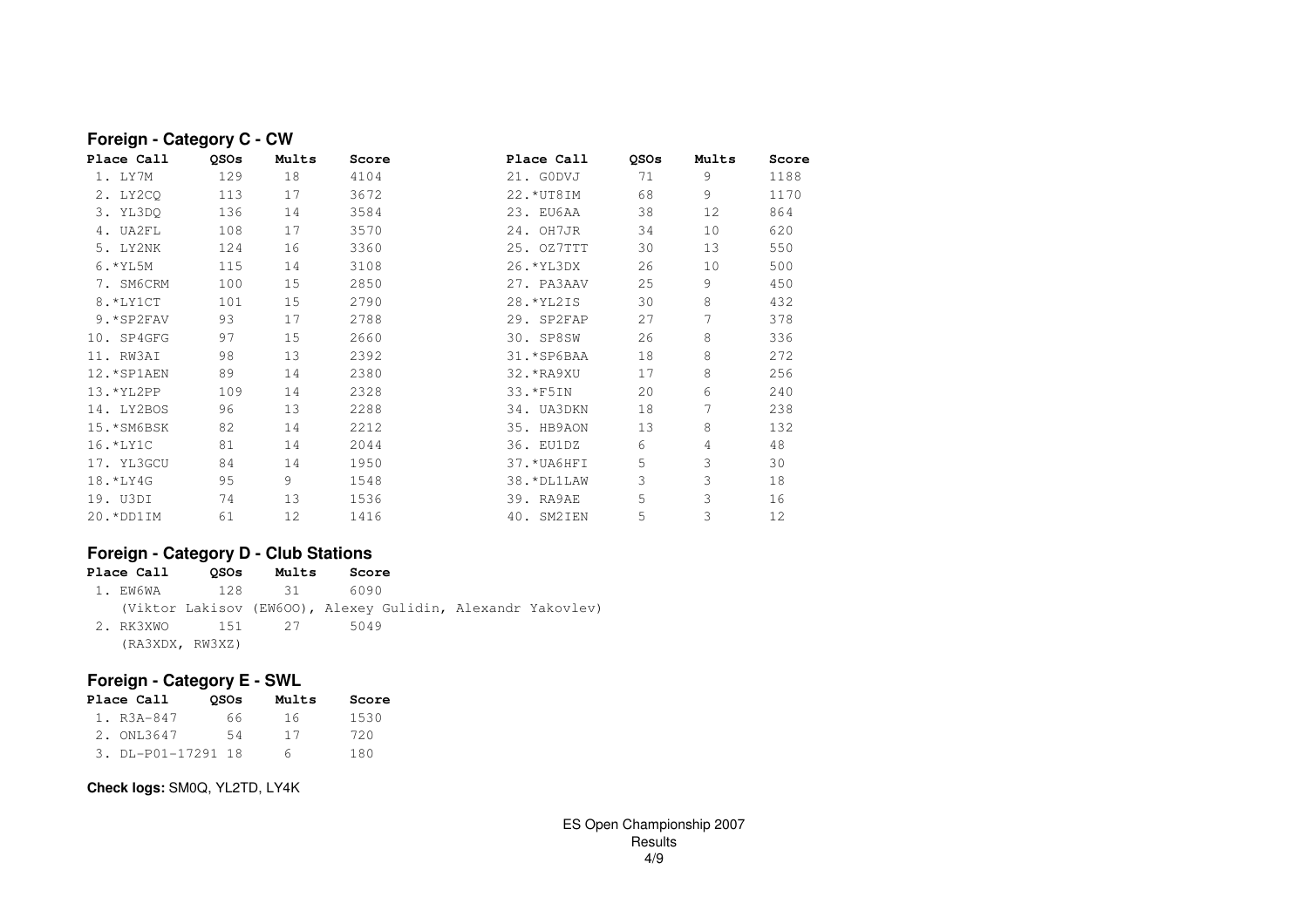#### **DETAILED SCORES**

(QSO-claimed QSOs, PCL-claimed QSO points, PCO-confirmed QSO points PNL-points from logs not recieved, MCL-multipliers claimed, MCO-multipliers confirmed, SCCL-claimed score, SCCO-confirmed score, CAT-category, L-low power)

#### **Detailed scores for Estonian stations**

| Call         | QSO | PCL | PCO | PNL            | <b>MCL</b>     | MCO               | <b>SCCL</b> | <b>SCCO</b> | <b>MULT 80CW</b> | <b>MULT 80SSB</b> | MULT 40CW         | <b>MULT 40SSB</b>                                                                                                                                            | CA1                    |
|--------------|-----|-----|-----|----------------|----------------|-------------------|-------------|-------------|------------------|-------------------|-------------------|--------------------------------------------------------------------------------------------------------------------------------------------------------------|------------------------|
| ES5TV        | 464 | 757 | 717 | 120            | 30             | 28                | 22710       | 20076       | $1234*6*8**$     | 1234*67890        | $12***678**$      | 1234*678*0                                                                                                                                                   | Α                      |
| ES2MC        | 413 | 681 | 665 | 65             | 27             | 27                | 18387       | 17955       | $1*34567*9*$     | 1*34567890        | $1***456***9*$    | $1*3*5*78*0$                                                                                                                                                 | А                      |
| ES2EZ        | 417 | 699 | 661 | 72             | 26             | 26                | 18174       | 17186       | 1*3456789*       | 1*34567890        | $1*34567***$      | $1*3*****0$                                                                                                                                                  | Α                      |
| ES5RY        | 421 | 723 | 706 | 91             | 20             | 20                | 14240       | 14120       | 1234*6789*       | 1234*678*0        | $12***6****$      | *********()                                                                                                                                                  | AL                     |
| ES4NG        | 276 | 473 | 436 | 62             | 20             | 20                | 9460        | 8720        | 123*56*89*       | 123*5678*0        | $12***5***$       | ****5*7***                                                                                                                                                   | AL                     |
| ES7NY        | 225 | 393 | 371 | 44             | 23             | 23                | 9039        | 8533        | 123456*89*       | 123456*890        | $*2***56*8**$     | *******8*0                                                                                                                                                   | AL                     |
| ES10X        | 250 | 403 | 367 | 32             | 21             | 21                | 8379        | 7707        | *23456789*       | *234567890        | $*2******9*$      | $*23******$                                                                                                                                                  | AL                     |
| ES3VI        | 241 | 377 | 362 | 36             | 20             | 20                | 7540        | 7240        | 12*456789*       | 12*4567890        | *2********        | $*2***5****$                                                                                                                                                 | AL                     |
| ES40J        | 182 | 301 | 258 | 21             | 21             | 21                | 5502        | 5418        | 123*56789*       | 123*5678*0        | $12***56***$      | ****5*****                                                                                                                                                   | Α                      |
| ES5JR        | 202 | 337 | 318 | 27             | 16             | 16                | 5392        | 5088        | 1234*67*9*       | 1234*678*0        | *****6****        | **********                                                                                                                                                   | AL                     |
| ES2NF        | 174 | 265 | 232 | 16             | 22             | 20                | 5830        | 4640        | $1*3456***$      | 1*34567890        | $1***5*7***$      | $1*3*****0$                                                                                                                                                  | AL                     |
| ES5NC        | 153 | 294 | 252 | 45             | 12             | $12 \overline{ }$ | 3528        | 3024        | $12*4*6***$      | *23**678*0        | $*2***6****$      | **********                                                                                                                                                   | AL                     |
| ES2BH        | 196 | 392 | 328 | 58             | $\overline{7}$ | 7                 | 2744        | 2296        | $1*3456**9*$     | $***************$ | $7************$   | **********                                                                                                                                                   | AL                     |
| ES1RA        | 80  | 93  | 83  | 8              | 15             | 15                | 1395        | 1245        | $*2*456*89*$     | $*2*456**90$      | **********        | $*2***5***0$                                                                                                                                                 | А                      |
| ES8EF        | 10  | 16  | 12  | $\circ$        | 8              | 6                 | 128         | 72          | ****56**9*       | $*2*4**7***$      | **********        | **********                                                                                                                                                   | AL                     |
| ES00D        | 344 | 344 | 333 | 35             | 17             | 17                | 5831        | 5661        | **********       | 123456789*        | $***************$ | 12345678**                                                                                                                                                   | B                      |
| ES3BM        | 259 | 259 | 237 | 16             | 18             | 18                | 4626        | 4266        | **********       | 12*4567890        | **********        | 12*4567890                                                                                                                                                   | B                      |
| ES5RW        | 241 | 241 | 235 | 19             | 15             | 15                | 3615        | 3525        | **********       | 1234*67890        | **********        | $*234*67**0$                                                                                                                                                 | $\, {\bf B}$           |
| ES7GM        | 241 | 241 | 225 | 8              | 16             | 15                | 3856        | 3375        | **********       | 123456*890        | **********        | $*23*56*8*0$                                                                                                                                                 | <b>BL</b>              |
| ES8TJM       | 198 | 198 | 182 | 9              | 15             | 15                | 2970        | 2730        | **********       | 1234567*90        | **********        | $123*5*7**0$                                                                                                                                                 | BL                     |
| ES6PA        | 211 | 211 | 203 | 11             | 11             | 11                | 2321        | 2233        | **********       | 12345*7890        | **********        | $***+5***0$                                                                                                                                                  | $\mathbb{B}\mathbb{L}$ |
| ES6RMR       | 212 | 212 | 199 | 13             | 12             | 11                | 2544        | 2189        | **********       | 12345*7890        | **********        | ******7**0                                                                                                                                                   | BL                     |
| <b>ES1LS</b> | 185 | 185 | 182 | 9              | 12             | 11                | 2220        | 2002        | **********       | *234567890        | **********        | $*23******$                                                                                                                                                  | <b>BL</b>              |
| ES4BG        | 178 | 178 | 172 | 9              | 11             | 11                | 1958        | 1892        | **********       | 123*567890        | **********        | $***3******0$                                                                                                                                                | <b>BL</b>              |
| ES5AGP       | 206 | 206 | 186 | 15             | 9              | 9                 | 1854        | 1674        | **********       | 1234*67890        | **********        | **********                                                                                                                                                   | <b>BL</b>              |
| ES3CF        | 145 | 145 | 131 | 6              | 12             | 12                | 1740        | 1572        | **********       | 12*4567890        | **********        | $12******0$                                                                                                                                                  | BL                     |
| ES7TH        | 168 | 168 | 166 | 5              | 9              | 9                 | 1512        | 1494        | **********       | 123456*890        | **********        | $\pmb{\star}\,\pmb{\star}\,\pmb{\star}\,\pmb{\star}\,\pmb{\star}\,\pmb{\star}\,\pmb{\star}\,\pmb{\star}\,\pmb{\star}\,\pmb{\star}\,\pmb{\star}\,\pmb{\star}$ | BL                     |
| <b>ES1ER</b> | 138 | 138 | 128 | 6              | 11             | 11                | 1518        | 1408        | **********       | *234567890        | **********        | $*23******$                                                                                                                                                  | $\mathbb{B}\mathbb{L}$ |
| ES3GX        | 160 | 160 | 147 | 3              | 10             | 9                 | 1590        | 1323        | **********       | 12*4567890        | **********        | **********                                                                                                                                                   | <b>BL</b>              |
| ES5RIM       | 152 | 152 | 138 | $\overline{7}$ | 9              | 9                 | 1368        | 1242        | **********       | 1234*67890        | $*************$   | $***************$                                                                                                                                            | BL                     |
| ES2BL        | 116 | 116 | 105 | 0              | 13             | 11                | 1508        | 1155        | **********       | $1*345678*0$      | **********        | $1*3*5***$                                                                                                                                                   | В                      |

ES Open Championship 2007Results5/9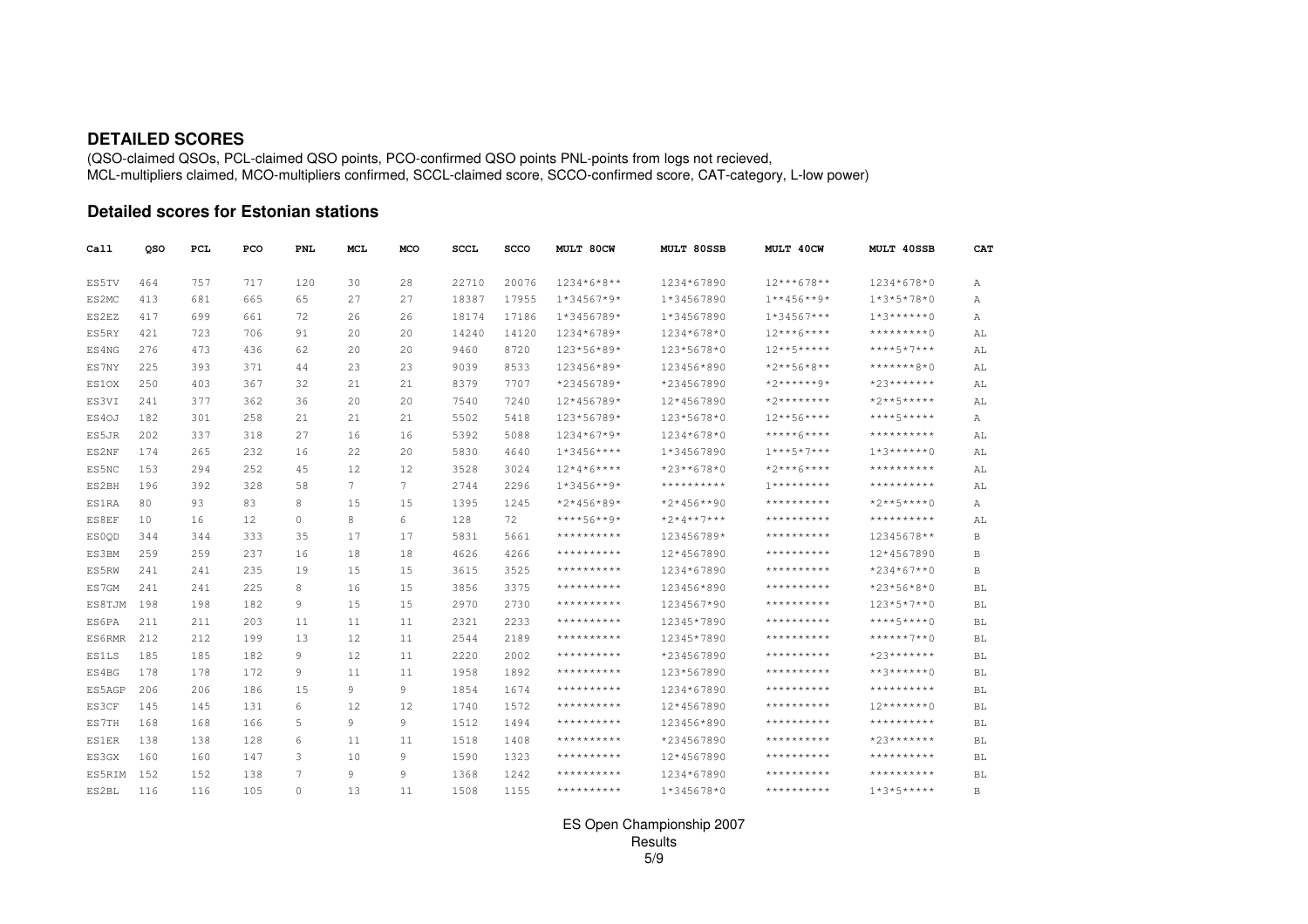#### Detailed scores - ES stations (continued)

| Call         | QSO | PCL | PCO | PNL            | <b>MCL</b>     | MCO          | <b>SCCL</b> | SCCO  | <b>MULT 80CW</b>  | MULT 80SSB      | MULT 40CW           | MULT 40SSB        | CAT         |
|--------------|-----|-----|-----|----------------|----------------|--------------|-------------|-------|-------------------|-----------------|---------------------|-------------------|-------------|
| ES1IP        | 113 | 113 | 100 | $\overline{c}$ | 12             | 11           | 1356        | 1100  | $***************$ | *234567890      | $*************$     | $*2******0$       | BL          |
| ES7AM        | 103 | 103 | 98  | 8              | 11             | 11           | 1133        | 1078  | **********        | 123456*89*      | $************$      | $***+5***8*0$     | BL          |
| ES6PB        | 139 | 139 | 117 | $\tau$         | 9              | 9            | 1251        | 1053  | $***************$ | 12345*7890      | **********          | $***************$ | BL          |
| ES5RBX       | 114 | 114 | 108 | 6              | 10             | 9            | 1140        | 972   | **********        | 1234*67890      | $***************$   | $*************$   | BL          |
| ES8AY        | 106 | 106 | 93  | 1              | 10             | 10           | 1060        | 930   | **********        | 1234567*90      | $***************$   | ****5*****        | BL          |
| ES5EX        | 90  | 90  | 66  | 1              | 9              | 8            | 810         | 528   | **********        | 1234*67*90      | **********          | $*************$   | BL          |
| ES7GZ        | 20  | 20  | 19  | $\circ$        | 10             | 10           | 200         | 190   | $***************$ | 123456*890      | $***************$   | $***3*******$     | BL          |
| ES6KW        | 25  | 25  | 23  | $\overline{1}$ | 8              | 8            | 200         | 184   | $***************$ | 12345*78*0      | $***************$   | $***************$ | BL          |
| ES1QX        | 15  | 15  | 13  | 1              | 3              | 3            | 45          | 39    | **********        | $***4*****0$    | $***************$   | $*********()$     | BL          |
| <b>ES1UA</b> | 10  | 10  | 7   | $\Omega$       | $\overline{4}$ | $\mathbf{2}$ | 40          | 14    | $***************$ | *********0      | $***************$   | $*********()$     | <b>BL</b>   |
| ES2DJ        | 352 | 704 | 660 | 86             | 14             | 13           | 9856        | 8580  | 1*3456789*        | $*************$ | $1***4*678**$       | $*************$   | C           |
| ES2RR        | 343 | 686 | 646 | 102            | 13             | 13           | 8918        | 8398  | $1*3456*8**$      | $*************$ | $1*3456*89*$        | $*************$   | СL          |
| ES6DO        | 324 | 648 | 618 | 96             | 13             | 13           | 8424        | 8034  | 12345*78**        | **********      | $12*45*78**$        | **********        | C           |
| ES1CW        | 236 | 472 | 446 | 48             | 13             | 13           | 6136        | 5798  | *23456789*        | **********      | $*2*456**9*$        | $*************$   | CL          |
| ES1AN        | 261 | 522 | 476 | 58             | 13             | 12           | 6760        | 5712  | *23456789*        | $*************$ | *2**56**9*          | $***************$ | C           |
| ES50A        | 233 | 466 | 448 | 68             | 13             | 12           | 6058        | 5376  | 1234*678**        | **********      | $12*4*6*8**$        | $************$    | СL          |
| ES5EP        | 178 | 356 | 334 | 36             | 9              | 9            | 3204        | 3006  | 1234*6789*        | **********      | *****6****          | **********        | CL          |
| ES6CO        | 147 | 294 | 276 | 32             | 9              | 9            | 2646        | 2484  | 12345*7***        | **********      | $12***5*****$       | $***************$ | СL          |
| ES8DH        | 113 | 226 | 220 | 28             | 12             | 11           | 2712        | 2420  | 1234567***        | **********      | *2**567***          | **********        | CL          |
| ES3CC        | 170 | 340 | 294 | 38             | 8              | 8            | 2720        | 2352  | 12*45678**        | **********      | $1**********$       | **********        | CL          |
| ES2JL        | 102 | 204 | 180 | 26             | 11             | 10           | 2222        | 1800  | 1*3456789*        | **********      | $1***5*****$        | **********        | C           |
| ES5DB        | 126 | 252 | 222 | 30             | 8              | 8            | 2016        | 1776  | 1234*6789*        | **********      | **********          | **********        | СL          |
| ES3BQ        | 120 | 240 | 212 | 28             | 8              | 8            | 1920        | 1696  | 12*456789*        | **********      | $*************$     | **********        | CL          |
| ES1AO        | 90  | 180 | 160 | 16             | 9              | 9            | 1620        | 1440  | *23456789*        | **********      | $*2*********$       | **********        | CL          |
| ES2JJ        | 105 | 210 | 138 | 12             | 8              | 8            | 1680        | 1104  | 1*3456789*        | **********      | * * * * * * * * * * | **********        | СL          |
| ES4MF        | 63  | 126 | 108 | 6              | 8              | 8            | 1008        | 864   | 123*56789*        | $*************$ | **********          | $***************$ | CL          |
| ES6Q         | 398 | 668 | 639 | 109            | 25             | 24           | 16700       | 15336 | 12345*789*        | 12345*7890      | $12*45**8**$        | **3******0        | D           |
| ES1A         | 346 | 550 | 516 | 59             | 23             | 22           | 12650       | 11352 | *23456789*        | **34567890      | *2*456****          | $*2******0$       | $\mathbb D$ |
| ES9A         | 290 | 489 | 460 | 49             | 21             | 21           | 10269       | 9660  | 12345678**        | 12345678*0      | $12*********$       | $1*3******$       | D           |
| ES4A         | 333 | 554 | 505 | 74             | 18             | 15           | 9792        | 7575  | 123*56****        | 123*5678**      | $12***6****$        | $************$    | D           |
| <b>ES1WN</b> | 63  | 103 | 95  | 12             | 15             | 15           | 1545        | 1425  | *23456*8**        | $*23*5*7**0$    | *2******9*          | $*2******0$       | D           |
| ES1TP        | 122 | 122 | 100 | $\overline{4}$ | 13             | 10           | 1586        | 1000  | $***************$ | *234567890      | $************$      | $*2********$      | D           |
| ES1XO        | 87  | 87  | 72  | $\overline{c}$ | 10             | 10           | 870         | 720   | $***************$ | *234567890      | **********          | $*2*********$     | D           |
| <b>ES1WW</b> | 60  | 60  | 56  | 1              | 9              | 9            | 540         | 504   | $***************$ | $*2*4567**0$    | $************$      | $*2*****90$       | D           |
| ES6TX        | 48  | 48  | 46  | 1              | 10             | 10           | 480         | 460   | **********        | 12345*7890      | $************$      | $*********()$     | Chk         |
| ES6TZ        | 2.4 | 48  | 44  | 8              | $\mathbf{1}$   | $\mathbf{1}$ | 48          | 44    | **********        | **********      | ****5*****          | **********        | Chk         |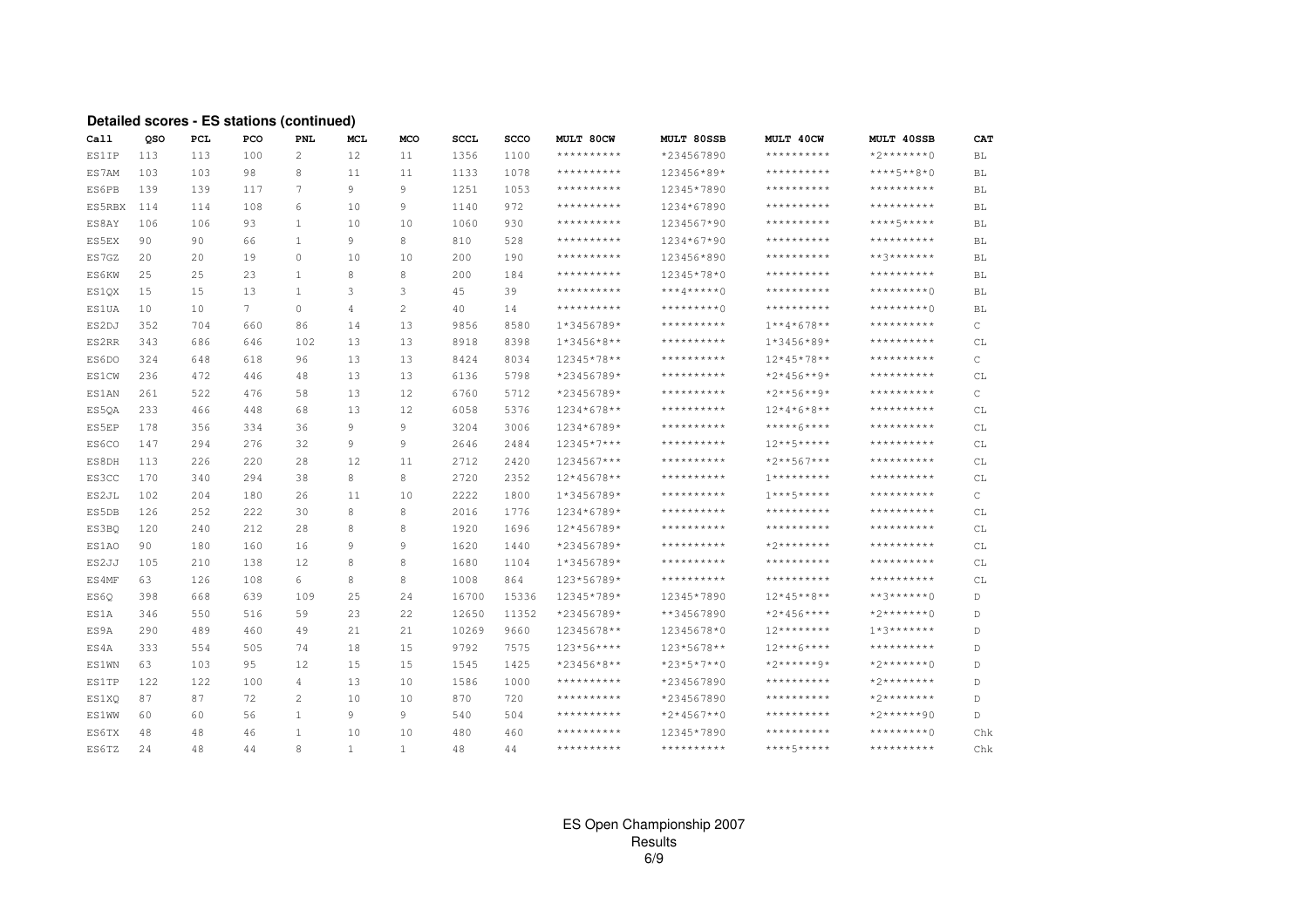## **Detailed scores for foreign stations**

| Call         | QSO            | PCL | PCO | <b>PNL</b>     | MCL | MCO | <b>SCCL</b> | SCCO | MULT 80CW         | MULT 80SSB    | MULT 40CW           | MULT 40SSB        | CAT       |
|--------------|----------------|-----|-----|----------------|-----|-----|-------------|------|-------------------|---------------|---------------------|-------------------|-----------|
| YL7A         | 217            | 320 | 292 | 2              | 32  | 32  | 10240       | 9344 | 123456789*        | 12345678*0    | $12*4567***$        | 1234567**0        | Α         |
| YL7X         | 204            | 312 | 292 | $\mathbf{1}$   | 26  | 25  | 8112        | 7300 | 1234567*9*        | 12345678*0    | $12*4567***$        | $***3******0$     | А         |
| YL2GD        | 194            | 298 | 276 | $\overline{4}$ | 27  | 26  | 8046        | 7176 | 123456789*        | 12345678*0    | $12*456***$         | $****6*8*0$       | Α         |
| LY3BB        | 137            | 229 | 203 | $\circ$        | 32  | 29  | 7328        | 5887 | 123456789*        | $1*34567**0$  | 123456*8**          | $1*345***90$      | Α         |
| LY2FN        | 103            | 172 | 158 | $\Omega$       | 25  | 25  | 4300        | 3950 | 123456**9*        | *2345678*0    | 123456****          | $1*345***$        | А         |
| YL2PJ        | 125            | 198 | 178 | 0              | 21  | 21  | 4158        | 3738 | 123456789*        | 12345678*0    | $*2***56****$       | $*************$   | AL        |
| OH5NE        | 93             | 158 | 144 | $\Omega$       | 22  | 22  | 3476        | 3168 | 1234567*9*        | 1*34567890    | $12*4*6***$         | *********0        | Α         |
| G6MC         | 72             | 132 | 121 | $\circ$        | 25  | 24  | 3300        | 2904 | 1234567***        | $*23*5***0$   | 123456789*          | $1*3*5*7***$      | Α         |
| YL3AD        | 110            | 161 | 130 | $\Omega$       | 23  | 22  | 3703        | 2860 | 1234567*9*        | 1234567890    | $*2***56****$       | *********0        | А         |
| YL2II        | 87             | 131 | 115 | $\mathbf{0}$   | 20  | 19  | 2620        | 2185 | 123456**9*        | 12345678*0    | $12***6****$        | **********        | AL        |
| SM5CSS       | 74             | 116 | 110 | $\Omega$       | 20  | 19  | 2320        | 2090 | 123*56**9*        | 1234567**0    | $12***56****$       | ***4******        | AL        |
| LY4L         | 56             | 100 | 91  | $\Omega$       | 22  | 22  | 2200        | 2002 | 123*567*9*        | $***3456***0$ | 12345*****          | $1*345***0$       | AL        |
| LY3DA        | 55             | 86  | 79  | $\Omega$       | 21  | 20  | 1806        | 1580 | 12***6*89*        | 12345678*0    | $12*456**9*$        | **********        | А         |
| <b>LY200</b> | 50             | 94  | 94  | $\Omega$       | 14  | 14  | 1316        | 1316 | 123456789*        | $***456***0$  | $1**********$       | **********        | Α         |
| LY1BX        | 44             | 73  | 63  | $\Omega$       | 18  | 17  | 1314        | 1071 | 123456789*        | 1234567**0    | **********          | **********        | AL        |
| SM7EH        | 33             | 66  | 60  | 0              | 14  | 13  | 924         | 780  | 12**56*89*        | **********    | 123456*8**          | **********        | AL        |
| YU1EA        | 43             | 84  | 78  | $\Omega$       | 9   | 9   | 756         | 702  | $*************$   | **********    | 12*456789*          | $1**********$     | AL        |
| RV4LC        | 31             | 58  | 56  | 0              | 11  | 11  | 638         | 616  | **********        | **********    | 12345678**          | $1*3*****0$       | AL        |
| RU9WZ        | 28             | 53  | 50  | 0              | 10  | 10  | 530         | 500  | **********        | **********    | 12*456789*          | **3******0        | Α         |
| YU1EO        | 24             | 42  | 40  | $\overline{c}$ | 12  | 11  | 504         | 440  | ****56****        | **********    | $12***567***$       | $****567**0$      | AL        |
| LY6M         | 21             | 37  | 35  | $\circ$        | 13  | 12  | 481         | 420  | $12*4567*9*$      | $1*3*56***0$  | **********          | **********        | AL        |
| LY3NX        | 20             | 28  | 23  | 0              | 13  | 10  | 364         | 230  | $*23456***$       | $***34567***$ | * * * * * * * * * * | **********        | AL        |
| RV3DBK       | $\overline{9}$ | 18  | 14  | $\circ$        | 5   | 5   | 90          | 70   | **********        | **********    | $12*456***$         | **********        | AL        |
| 5P1D         | 132            | 132 | 118 | 3              | 20  | 20  | 2640        | 2360 | **********        | 1234567890    | **********          | 1234567890        | В         |
| UA3LHL       | 94             | 94  | 94  | $\mathbf{1}$   | 19  | 19  | 1786        | 1786 | **********        | 1234567890    | * * * * * * * * * * | 12345678*0        | BL        |
| YL2CI        | 131            | 131 | 119 | 3              | 13  | 13  | 1703        | 1547 | **********        | 1234567890    | $************$      | $*23*****0$       | В         |
| LY4D         | 124            | 124 | 114 | 3              | 10  | 10  | 1240        | 1140 | **********        | 1234567890    | **********          | **********        | BL        |
| YL/ES7AGW120 |                | 120 | 107 | 1              | 10  | 10  | 1200        | 1070 | **********        | 1234567890    | $***************$   | **********        | B         |
| LY2L         | 106            | 106 | 96  | $\overline{c}$ | 10  | 10  | 1060        | 960  | $***************$ | 1234567890    | $***************$   | $***************$ | BL        |
| OH6JYH       | 94             | 94  | 86  | $\Omega$       | 10  | 10  | 940         | 860  | **********        | 1234567890    | $*************$     | **********        | BL        |
| SP4SHD       | 56             | 56  | 52  | $\circ$        | 16  | 16  | 896         | 832  | **********        | 12345678*0    | **********          | 123*5*78*0        | BL        |
| LY3UV        | 98             | 98  | 86  | $\overline{c}$ | 9   | 9   | 882         | 774  | **********        | 12345678*0    | **********          | **********        | B         |
| YL2CR        | 86             | 86  | 74  | $\mathbf{1}$   | 10  | 10  | 860         | 740  | **********        | 1234567890    | **********          | **********        | BL        |
| LY3ZM        | 43             | 43  | 42  | $\Omega$       | 13  | 13  | 559         | 546  | **********        | 123*5678*0    | **********          | $1*345***0$       | BL        |
| SM5U         | 30             | 30  | 30  | $\mathbf{1}$   | 10  | 10  | 300         | 300  | **********        | 1234567890    | **********          | **********        | <b>BL</b> |

# ES Open Championship 2007 Results 7/9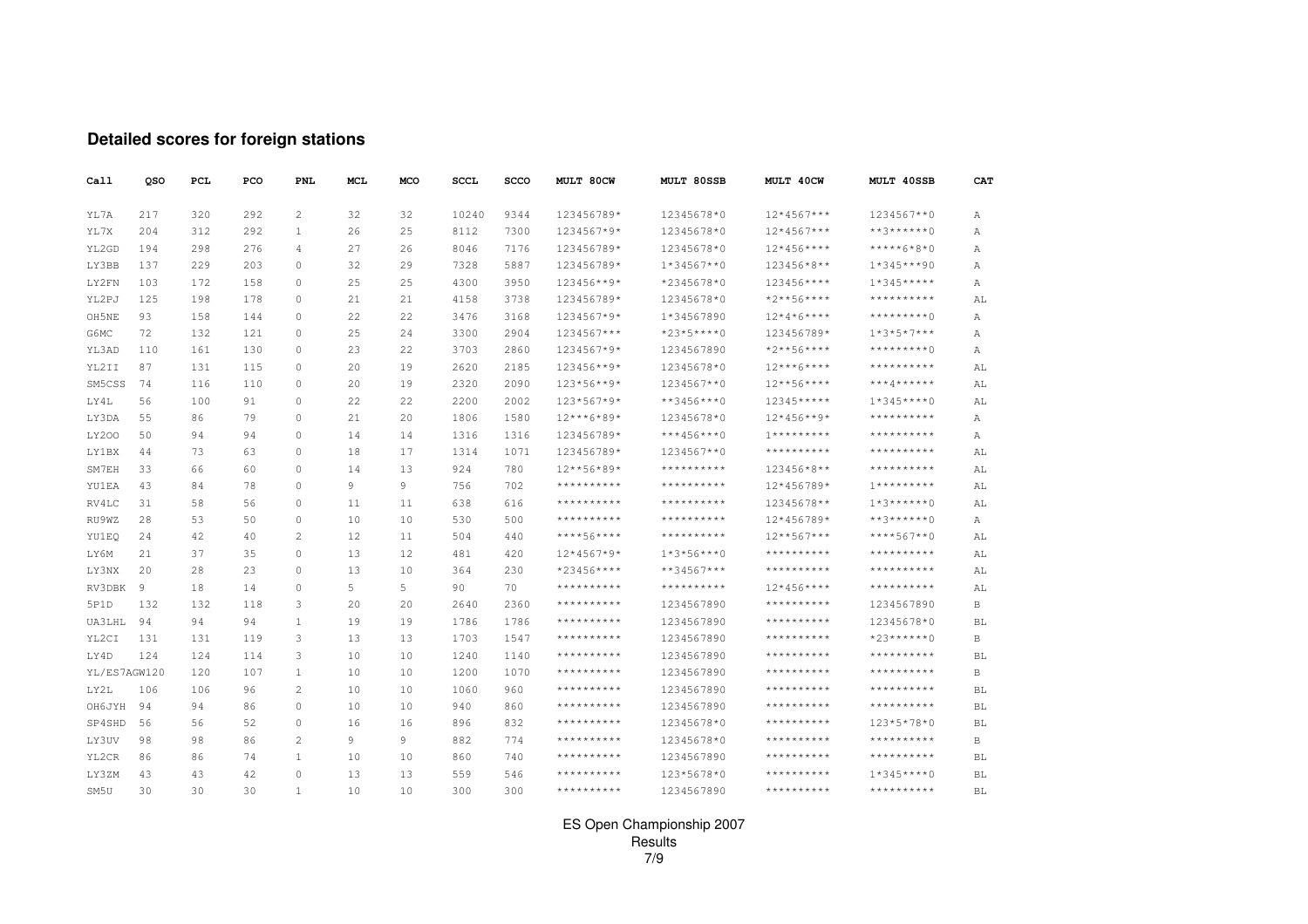#### **Detailed scores - Foreign stations (continued)**

| Call         | oso | PCL | PCO | PNL            | MCL | <b>MCO</b>     | <b>SCCL</b> | <b>SCCO</b> | MULT 80CW         | MULT 80SSB        | MULT 40CW           | MULT 40SSB          | CAT          |
|--------------|-----|-----|-----|----------------|-----|----------------|-------------|-------------|-------------------|-------------------|---------------------|---------------------|--------------|
| SP5XSD       | 19  | 19  | 18  | $\circ$        | 9   | 9              | 171         | 162         | **********        | **********        | **********          | 12345678*0          | BL           |
| LY20M        | 18  | 18  | 15  | 0              | 6   | 5              | 108         | 75          | $***************$ | $*2**567**0$      | $***************$   | **********          | <b>BL</b>    |
| <b>DGOCC</b> | 15  | 15  | 12  | $\Omega$       | 7   | 6              | 105         | 72          | $***************$ | *****6***0        | * * * * * * * * * * | $1***5*7**0$        | <b>BL</b>    |
| LY7M         | 129 | 258 | 228 | $\overline{c}$ | 18  | 18             | 4644        | 4104        | 123456789*        | **********        | 123456789*          | **********          | $\mathsf{C}$ |
| LY2CQ        | 113 | 226 | 216 | $\Omega$       | 17  | 17             | 3842        | 3672        | 123456789*        | **********        | 1234567*9*          | **********          | C            |
| YL3DO        | 136 | 272 | 256 | $\Omega$       | 14  | 14             | 3808        | 3584        | 123456789*        | **********        | $12*456***$         | **********          | C            |
| UA2FL        | 108 | 216 | 210 | $\Omega$       | 17  | 17             | 3672        | 3570        | 123456789*        | **********        | 123456*89*          | **********          | C            |
| LY2NK        | 124 | 248 | 224 | $\mathbf{0}$   | 16  | 15             | 3968        | 3360        | 123456789*        | **********        | $12*456**9*$        | **********          | C            |
| YL5M         | 115 | 230 | 222 | $\Omega$       | 14  | 14             | 3220        | 3108        | 123456789*        | **********        | $12*456***$         | **********          | СL           |
| SM6CRM       | 100 | 200 | 190 | $\Omega$       | 15  | 15             | 3000        | 2850        | 1234567*9*        | **********        | 1234567***          | **********          | СL           |
| <b>LY1CT</b> | 101 | 202 | 186 | $\Omega$       | 15  | 15             | 3030        | 2790        | 123456789*        | **********        | 123456****          | **********          | C            |
| SP2FAV       | 93  | 186 | 164 | $\Omega$       | 17  | 17             | 3162        | 2788        | 1234567*9*        | $*************$   | 123456789*          | **********          | СL           |
| SP4GFG       | 97  | 194 | 190 | $\Omega$       | 15  | 14             | 2910        | 2660        | $12*456***$       | **********        | 123456789*          | * * * * * * * * * * | C            |
| RW3AI        | 98  | 196 | 184 | 4              | 13  | 13             | 2548        | 2392        | $*2*456***$       | $***************$ | 123456789*          | $***************$   | C            |
| SP1AEN       | 89  | 178 | 170 | $\circ$        | 14  | 14             | 2492        | 2380        | $*2**567*9*$      | $***************$ | 123456789*          | **********          | СL           |
| YL2PP        | 109 | 218 | 194 | $\mathbf{0}$   | 14  | 12             | 3052        | 2328        | 123456789*        | **********        | $12***5*****$       | **********          | CL           |
| LY2BOS       | 96  | 192 | 176 | $\mathbf{0}$   | 13  | 13             | 2496        | 2288        | 123456789*        | **********        | $12*45***$          | **********          | C            |
| SM6BSK       | 82  | 164 | 158 | $\circ$        | 14  | 14             | 2296        | 2212        | $12*4567***$      | **********        | 123456*89*          | **********          | СL           |
| LY1C         | 81  | 162 | 146 | $\mathbf{0}$   | 14  | 14             | 2268        | 2044        | 123456789*        | **********        | $12*456***$         | **********          | CL           |
| YL3GCU       | 84  | 168 | 150 | $\circ$        | 14  | 13             | 2352        | 1950        | 123456789*        | **********        | *2*456****          | **********          | $\mathrm{C}$ |
| LY4G         | 95  | 190 | 172 | $\Omega$       | 9   | 9              | 1710        | 1548        | 123456789*        | **********        | **********          | **********          | C            |
| U3DI         | 74  | 148 | 128 | $\Omega$       | 13  | 12             | 1924        | 1536        | $*2*456***$       | **********        | 123456*89*          | **********          | CL           |
| DD1IM        | 61  | 122 | 118 | $\circ$        | 12  | 12             | 1464        | 1416        | $*2***56***$      | $***************$ | 123456789*          | **********          | CL           |
| <b>GODVJ</b> | 71  | 142 | 132 | $\overline{c}$ | 9   | 9              | 1278        | 1188        | $*2*********$     | **********        | 123456*89*          | **********          | C            |
| UT8IM        | 68  | 136 | 130 | $\overline{c}$ | 9   | 9              | 1224        | 1170        | $***************$ | **********        | 123456789*          | **********          | CL           |
| EU6AA        | 38  | 76  | 72  | $\mathbf{0}$   | 12  | 12             | 912         | 864         | 123456**9*        | **********        | $12*45***9*$        | **********          | C            |
| OH7JR        | 34  | 68  | 62  | 2              | 10  | 10             | 680         | 620         | 123456*89*        | **********        | $*2*4*****$         | **********          | C            |
| OZ7TTT       | 30  | 60  | 50  | $\Omega$       | 13  | 11             | 780         | 550         | $12*456***$       | **********        | 123456****          | **********          | C            |
| YL3DX        | 26  | 52  | 50  | $\Omega$       | 10  | 10             | 520         | 500         | 1234567*9*        | **********        | $*2***5***$         | **********          | СL           |
| PA3AAV       | 25  | 50  | 50  | $\Omega$       | 9   | 9              | 450         | 450         | $*2***56***$      | **********        | $12*4567***$        | **********          | C            |
| YL2IS        | 30  | 60  | 54  | $\Omega$       | 8   | 8              | 480         | 432         | 1234567*9*        | **********        | **********          | **********          | СL           |
| SP2FAP       | 27  | 54  | 54  | $\Omega$       | 7   | 7              | 378         | 378         | **********        | **********        | 12*45678**          | **********          | C            |
| SP8SW        | 26  | 52  | 48  | $\Omega$       | 8   | $\overline{7}$ | 416         | 336         | **********        | **********        | 12*45678**          | **********          | C            |
| SP6BAA       | 18  | 36  | 34  | $\Omega$       | 8   | 8              | 288         | 272         | $***************$ | **********        | 123456*89*          | * * * * * * * * * * | СL           |
| RA9XU        | 17  | 34  | 32  | 0              | 8   | 8              | 272         | 256         | **********        | **********        | 123456*89*          | **********          | CL           |
| F5IN         | 20  | 40  | 40  | 0              | 6   | 6              | 240         | 240         | $***************$ | **********        | $12*456*8**$        | * * * * * * * * * * | C            |
| UA3DKN       | 18  | 36  | 34  | $\overline{c}$ | 7   | 7              | 252         | 238         | **********        | **********        | 12*4567*9*          | **********          | СL           |
| HB9AON       | 13  | 26  | 22  | $\Omega$       | 8   | 6              | 208         | 132         | **********        | **********        | $*2*456*89*$        | **********          | C            |
| EU1DZ        | 6   | 12  | 12  | $\Omega$       | 4   | 4              | 48          | 48          | ***456****        | **********        | $*2*********$       | **********          | C            |

#### ES Open Championship 2007